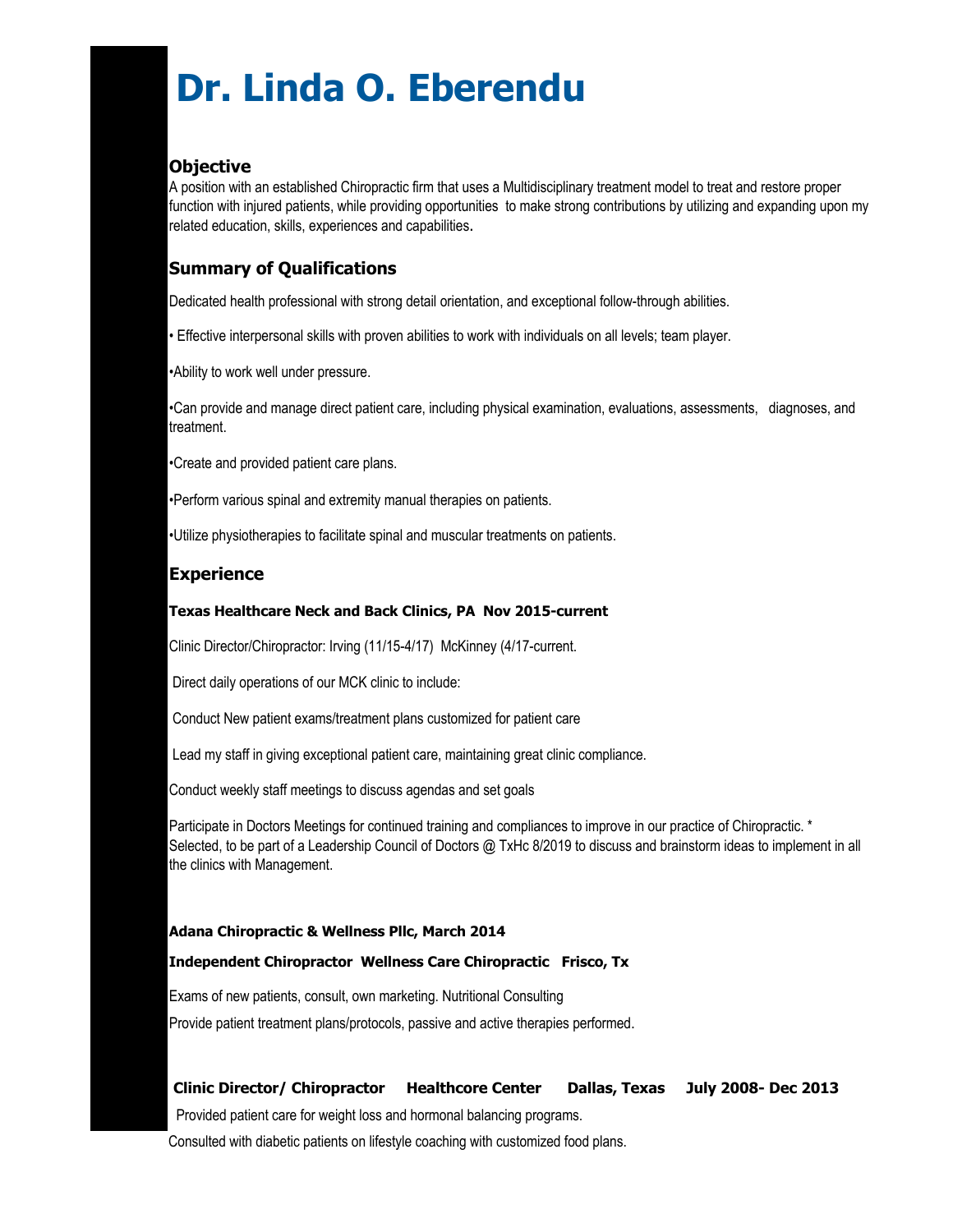Evaluated new patients and determined weight loss goals and hormonal challenges.

Utilized applied kinesiology to test patients.

Provided nutritional counseling.

Created and provided patient care plans for spinal decompression.

Performed various spinal and extremity adjustments on patients.

Performed various radiographic reports of findings to patients, and radiographic interpretations with chiropractors.

Provided clients/patients with wellness education including seminars

## **Chiropractic Intern Parker College of Chiropractic Dallas, TX Sept05-Aug06**

Performed comprehensive physical and focused complaint histories on patients Performed physical examinations on patients Developed treatment plans for my patients to follow Demonstrated exercise rehabilitation for patients recovery

# **CURRENT LICENSES/CERTIFICATIONS**

Texas Dept Insurance – Designated Doctor 2013-2015 Impairment Ratings- Exam Works Inc, Dallas Texas Texas Board of Chiropractic Examiners, (TBCE)

National Board of Chiropractic Examiners (NBCE)

## PROFESSIONAL TECHNICAL SKILLS

 **ADJUSTMENT: Diversified, Thompson, Gonstead, and Activator Techniques, Flexion/Distraction PHYSIOTHERAPY : Ultrasound, Russian Stimulation, Hot/Cold Packs, Cold Laser, Decompression, Micro Current REHABILITATION: Flexion, Extension Exercises, Muscle Strengthening and Stretching Exercises**